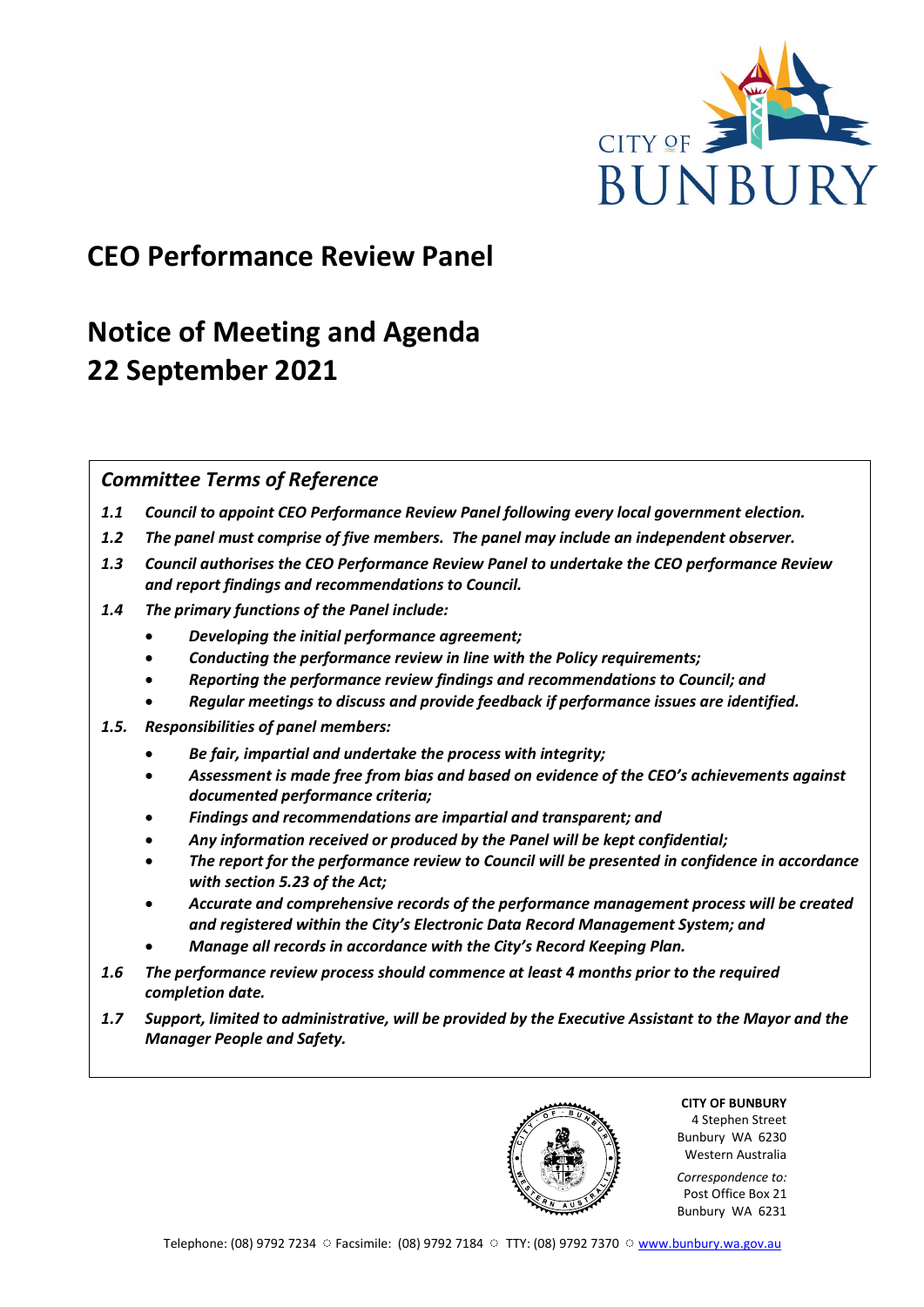

## **CEO Performance Review Panel Notice of Meeting**

Dear Committee Members

The next Ordinary Meeting of the CEO Performance Review Panel will be held in the Ocean Room, 2-4 Stephen Street, Bunbury on 22 September 2021 at 4.00pm.

Signed: **Leanne French Senior Governance and Risk Officer**

## **Agenda**

22 September 2021

*Committee Members:*

| <b>Member Name</b>                    | <b>Representing</b> |
|---------------------------------------|---------------------|
| Mayor Gary Brennan (Presiding Member) | City of Bunbury     |
| <b>Councillor Wendy Giles</b>         | City of Bunbury     |
| Councillor Cheryl Kozisek             | City of Bunbury     |
| <b>Councillor Betty McCleary</b>      | City of Bunbury     |
| <b>Councillor Kris Plumb</b>          | City of Bunbury     |

*Ex-officio Members (non-voting):*

| <b>Member Name</b> | Representing |
|--------------------|--------------|
| Nil                |              |

*Support Staff:*

| <b>Name</b>       | <b>Title</b>                                    |
|-------------------|-------------------------------------------------|
| Mrs Leanne French | <sup>1</sup> Senior Governance and Risk Officer |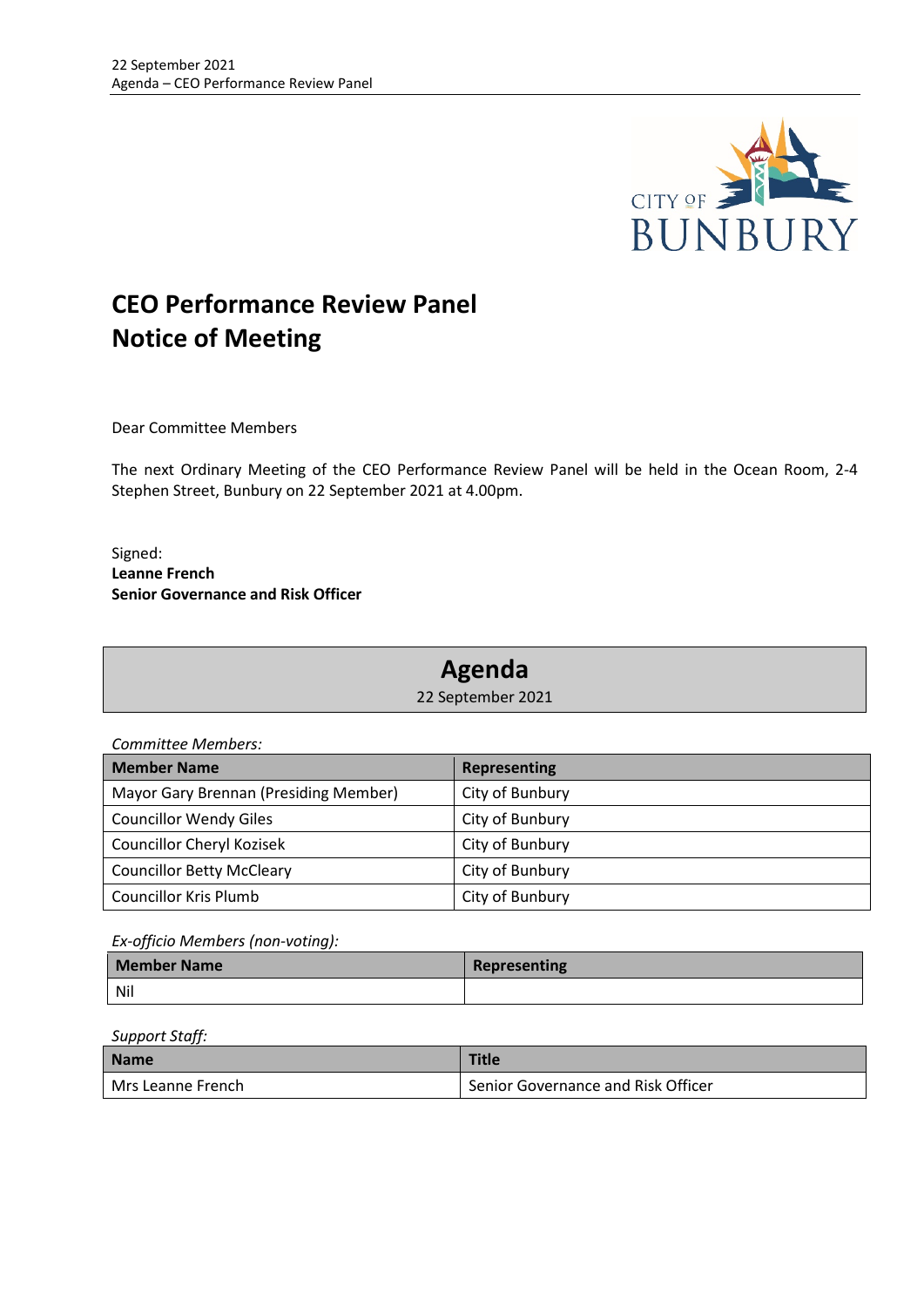# **Table of Contents**

| Item No        |            | <b>Subject</b>                                                      | Page No. |
|----------------|------------|---------------------------------------------------------------------|----------|
| $\mathbf{1}$ . |            |                                                                     |          |
| 2.             |            |                                                                     |          |
| 3.             |            |                                                                     |          |
| 4.             |            |                                                                     |          |
|                | 4.1<br>4.2 |                                                                     |          |
| 5.             |            |                                                                     |          |
| 6.             |            |                                                                     |          |
| 7.             |            |                                                                     |          |
| 8.             |            |                                                                     |          |
|                | 8.1        | Summary Report - CEO Performance Review January 2021- August 2021 6 |          |
| 9.             |            |                                                                     |          |
|                | 9.1<br>9.2 |                                                                     |          |
| 10.            |            |                                                                     |          |
| 11.            |            |                                                                     |          |
| 12.            |            |                                                                     |          |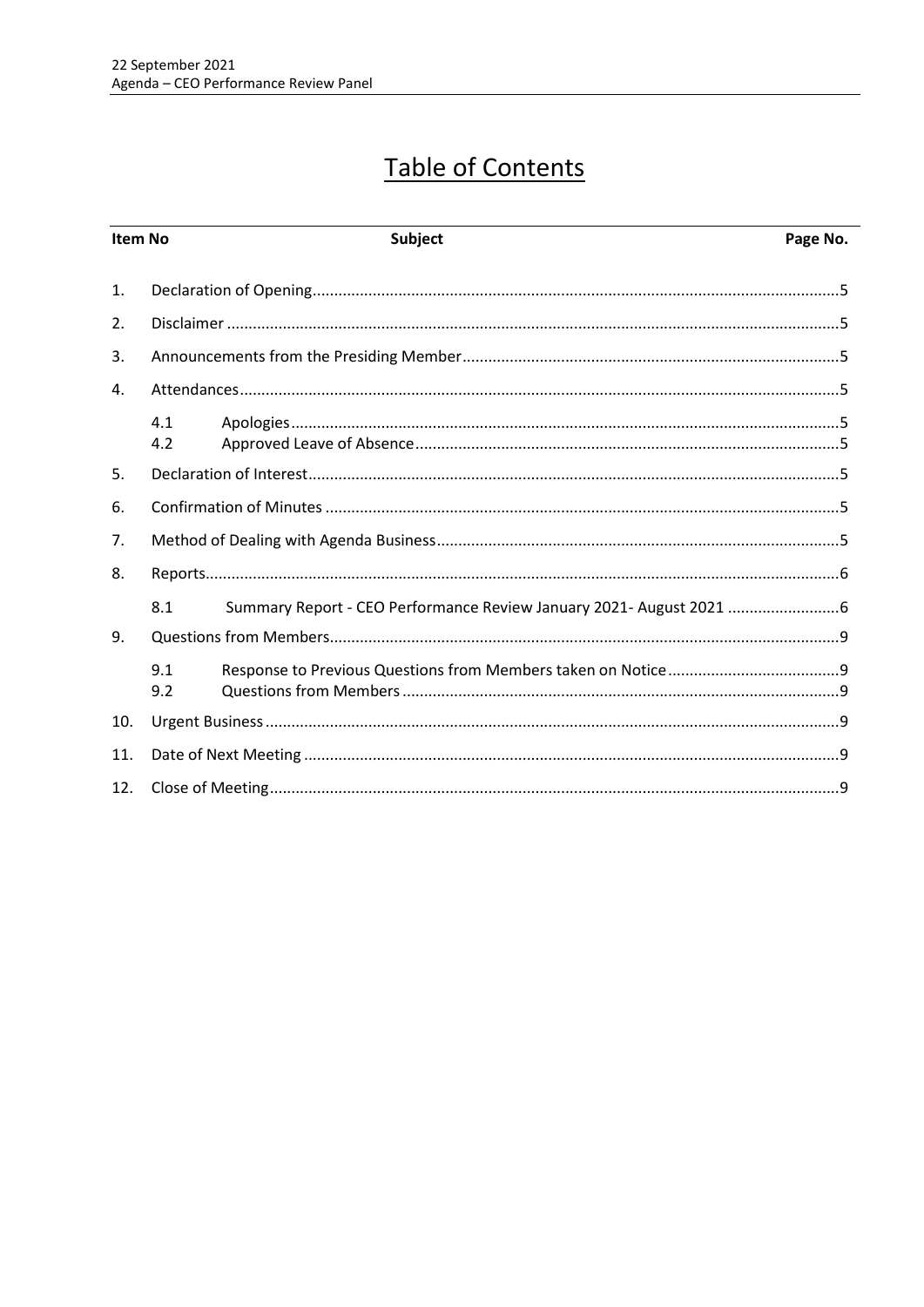## **Acknowledgement of Country**

We acknowledge the Traditional Custodians of this land, the Wardandi Noongar people, and pay our respects to Elders past, present and future.

## **Vision**

Bunbury: welcoming and full of opportunities.

## **Organisational Values**

## #WEARECOB

|                     | We are one team                                    |
|---------------------|----------------------------------------------------|
|                     | We keep each other safe                            |
| WE ARE COMMUNITY    | We display empathy and respect                     |
|                     | We have fun and celebrate our successes            |
|                     | We work together to achieve great outcomes         |
|                     | We are open to opportunities                       |
| <b>WE ARE OPEN</b>  | We actively listen and think things through        |
|                     | We are inclusive and treat everyone equally        |
|                     | We are honest and open in our communications       |
|                     | We are open to feedback to improve our performance |
|                     | We lead the change, we own it                      |
|                     | We trust and empower each other                    |
| <b>WE ARE BRAVE</b> | We have the difficult conversations early          |
|                     | We hold ourselves to the highest standard          |
|                     | We have the courage to improve and simplify        |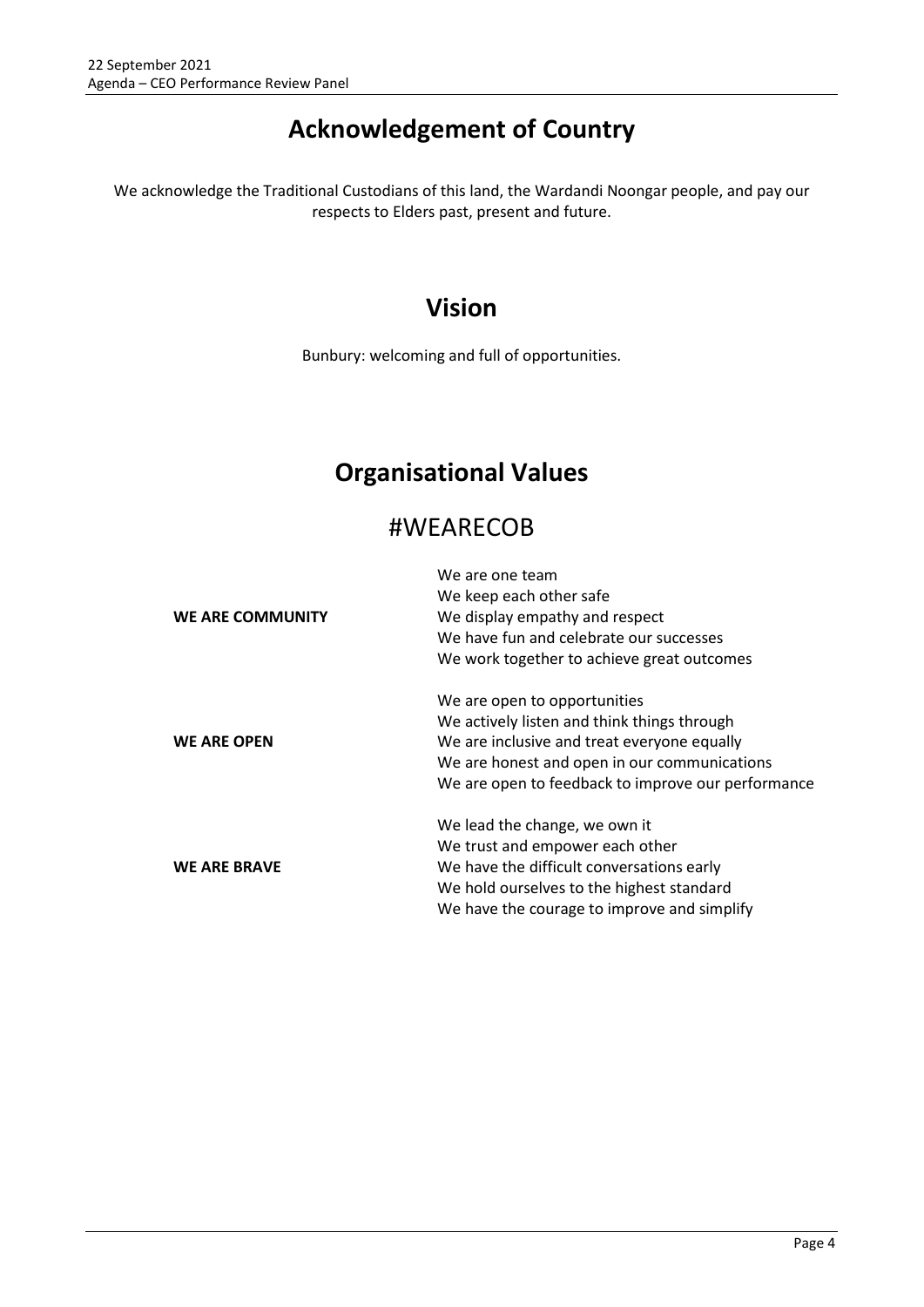## <span id="page-4-0"></span>**1. Declaration of Opening**

#### <span id="page-4-1"></span>**2. Disclaimer**

Not applicable to this committee.

### <span id="page-4-2"></span>**3. Announcements from the Presiding Member**

#### <span id="page-4-4"></span><span id="page-4-3"></span>**4. Attendances**

- *4.1 Apologies*
- <span id="page-4-5"></span>*4.2 Approved Leave of Absence*

### <span id="page-4-6"></span>**5. Declaration of Interest**

IMPORTANT: Committee members to complete a "Disclosure of Interest" form for each item on the agenda in which they wish to disclose a financial/proximity/impartiality interest. They should give the form to the Presiding Member before the meeting commences. After the meeting, the form is to be forwarded to the Administration Services Section for inclusion in the Corporate Financial Disclosures Register.

### <span id="page-4-7"></span>**6. Confirmation of Minutes**

Committee Decision: Moved Seconded Seconded Seconded Seconded Seconded Seconded Seconded Seconded Seconded Seconded Seconded Seconded Seconded Seconded Seconded Seconded Seconded Seconded Seconded Seconded Seconded Seconde

- 1. The minutes of the CEO Performance Review Panel meeting held on 30 July 2021 are confirmed as a true and accurate record.
- 2. The notes taken of the informal meeting of the CEO Performance Review Panel and the consultant from Price Consulting held on 13 August 2021 are noted.

CARRIED/LOST

### <span id="page-4-8"></span>**7. Method of Dealing with Agenda Business**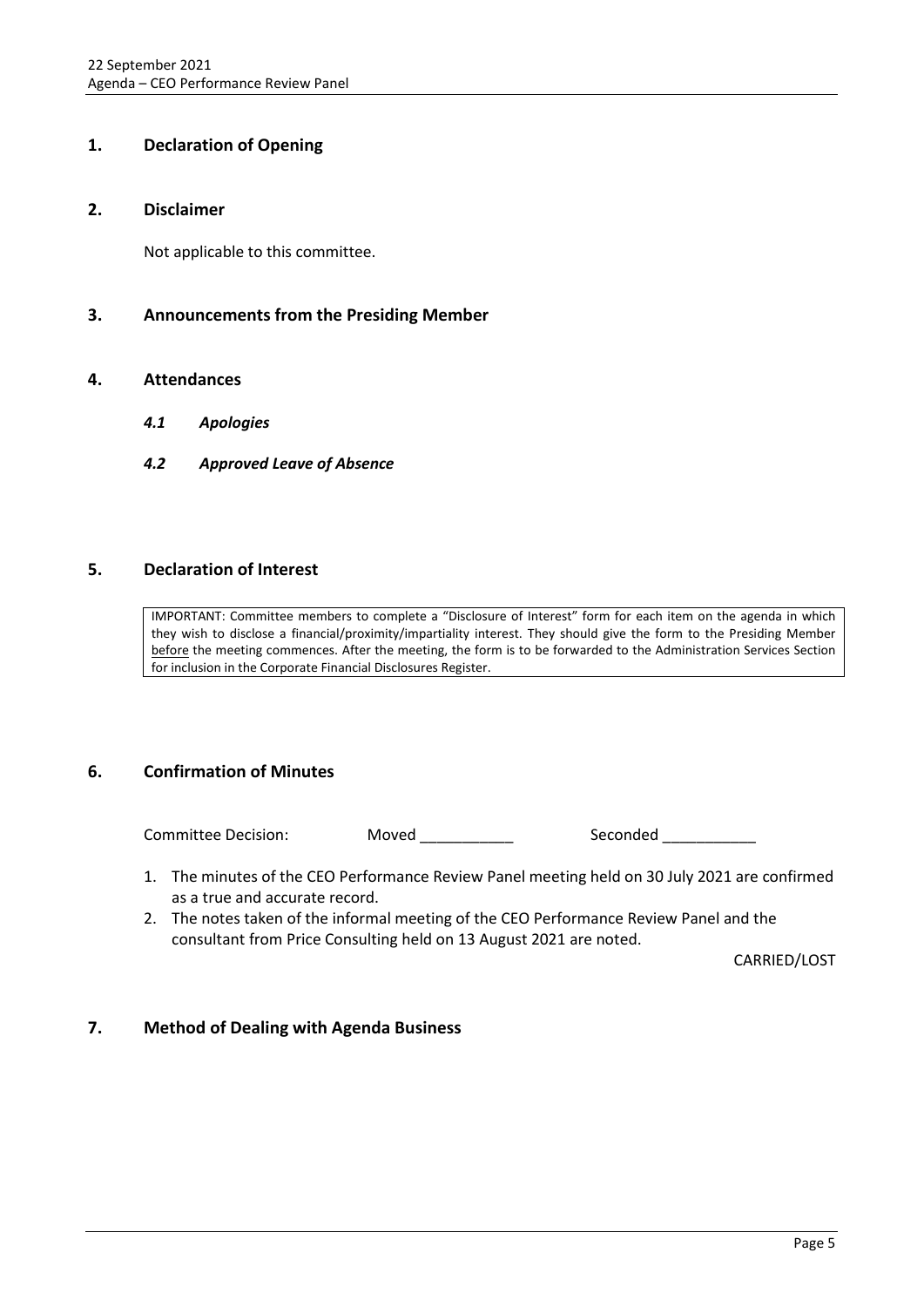#### <span id="page-5-1"></span><span id="page-5-0"></span>**8. Reports**

#### **8.1 Summary Report - CEO Performance Review January 2021- August 2021**

| File Ref:                   | COB/515                                               |                             |  |
|-----------------------------|-------------------------------------------------------|-----------------------------|--|
| <b>Applicant/Proponent:</b> | Internal                                              |                             |  |
| <b>Responsible Officer:</b> | Leanne French, Senior Governance and Risk Officer     |                             |  |
| <b>Responsible Manager:</b> | Greg Golinski, Manager Finance                        |                             |  |
| Executive:                  | Office of the CEO                                     |                             |  |
| <b>Authority/Discretion</b> | Advocacy                                              | Review                      |  |
|                             | Executive/Strategic                                   | Quasi-Judicial              |  |
|                             | ⊠<br>Legislative                                      | <b>Information Purposes</b> |  |
|                             |                                                       |                             |  |
| <b>Attachments:</b>         | Appendix CRSUC-1 CEO Annual Performance Review Report |                             |  |

#### **Summary**

The review of Mr Mal Osborne's, Chief Executive Officer (CEO), annual performance for the period January 2021 to August 2021 has been carried out in accordance with Council's statutory and contractual obligations. A summary report of the review has been prepared for Council.

#### **Executive Recommendation**

That the CEO Performance Review Panel recommends that Council:

- 1. Note that the appraisal of Mr Mal Osborne, Chief Executive Officer, has been undertaken for the period January 2021 to August 2021.
- 2. Endorses the findings of the 2020/2021 Annual Performance Review Report prepared by Price Consulting as presented at Appendix CRUSC-1, and thanks Mr Osborne for his efforts.

#### *Voting Requirement: Simple Majority*

#### **Strategic Relevance**

| Theme 4:       | Our City                                                                    |
|----------------|-----------------------------------------------------------------------------|
| Goal           | Civic leadership, partnerships and sound governance in delivering with and  |
|                | for the community.                                                          |
| Objective 4.4: | A skilled organisation, which exercise responsible asset stewardship, sound |
|                | financial management, and exemplary customer service.                       |

#### **Regional Impact Statement**

Not applicable.

#### **Background**

The Panel authorised the engagement of Angie Dominish, Senior Consultant from Price Consulting Group Pty Ltd to facilitate the appraisal process.

The parties met with the consultant on 13 August 2021 to discuss and agree upon the performance review process and timeline.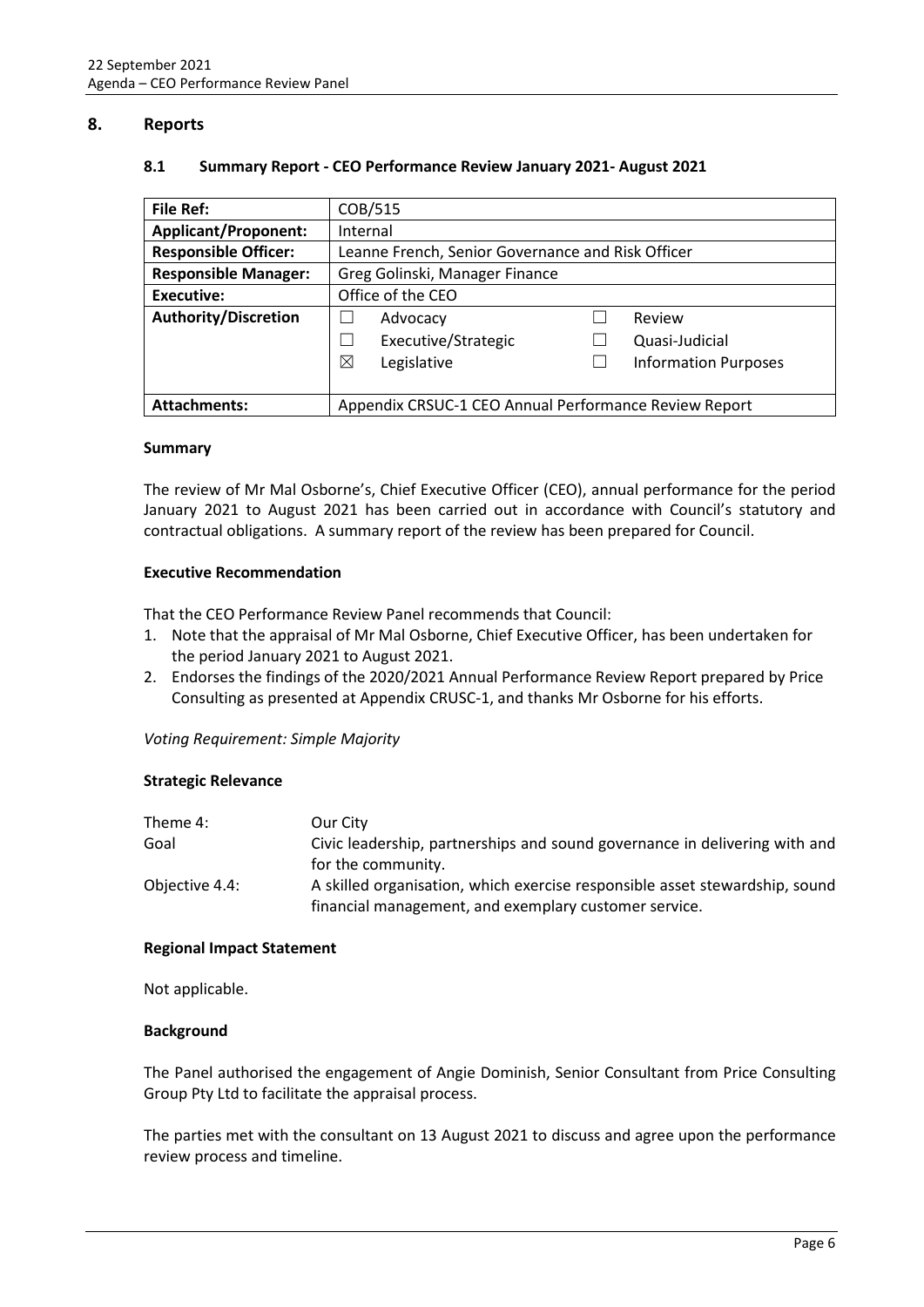An online feedback questionnaire was developed, and telephone interviews conducted for Councillors which sought an assessment and feedback for 22 key performance indicators. Additionally, comments were sought regarding the CEO's contract key duties and responsibilities, the CEO's strengths and development needs as well as an overall rating of his performance in delivering the City's objectives. Feedback questionnaires were also developed for key staff and stakeholders.

A copy of the CEOs self-assessment report and the questionnaires can be found in the attachments to the Summary Report which is included at **Appendix CRUSC- 1.**

### **Council Policy Compliance**

The Council Policy CEO Performance and Salary Review authorises the CEO Performance Review Panel to undertake the CEO Performance Review and report findings and recommendations to Council.

#### **Legislative Compliance**

#### *Local Government Act 1995*

Sections 5.38 and 5.39(3)(b) of the Local Government Act 1995, which requires that:

- The performance of the CEO be reviewed at least once a year,
- The CEO will have a written contract of employment, which shall include performance criteria for the purpose of conducting a review,

and

• A Local Government is to consider each review on the performance of the CEO carried out under section 5.38 and is to accept the review, with or without modification, or to reject the review.

#### *Local Government (Administration) Regulations 1996*

The review has also been conducted in line with *Local Government (Administration) Regulations 1996* (Schedule 2 Division 3) requirements, specifically the principles and standards for CEO Performance Reviews.

In addition, clause 4 of the CEO's contract of employment requires that a performance review be undertaken at least annually, and more frequently if Council or the CEO perceives there is a need to do so, and that the review references Performance Criteria that are agreed in writing by the parties.

#### **Officer Comments**

The Consultant consolidated the feedback and developed a confidential Performance Assessment Report, which was emailed to the CEO Performance Review Panel and the CEO.

In order to discuss performance review outcomes, the Consultant attended a meeting at the City's offices on 6th September 2021 to consider the Performance Assessment Report and to undertake the confidential formal performance feedback meeting.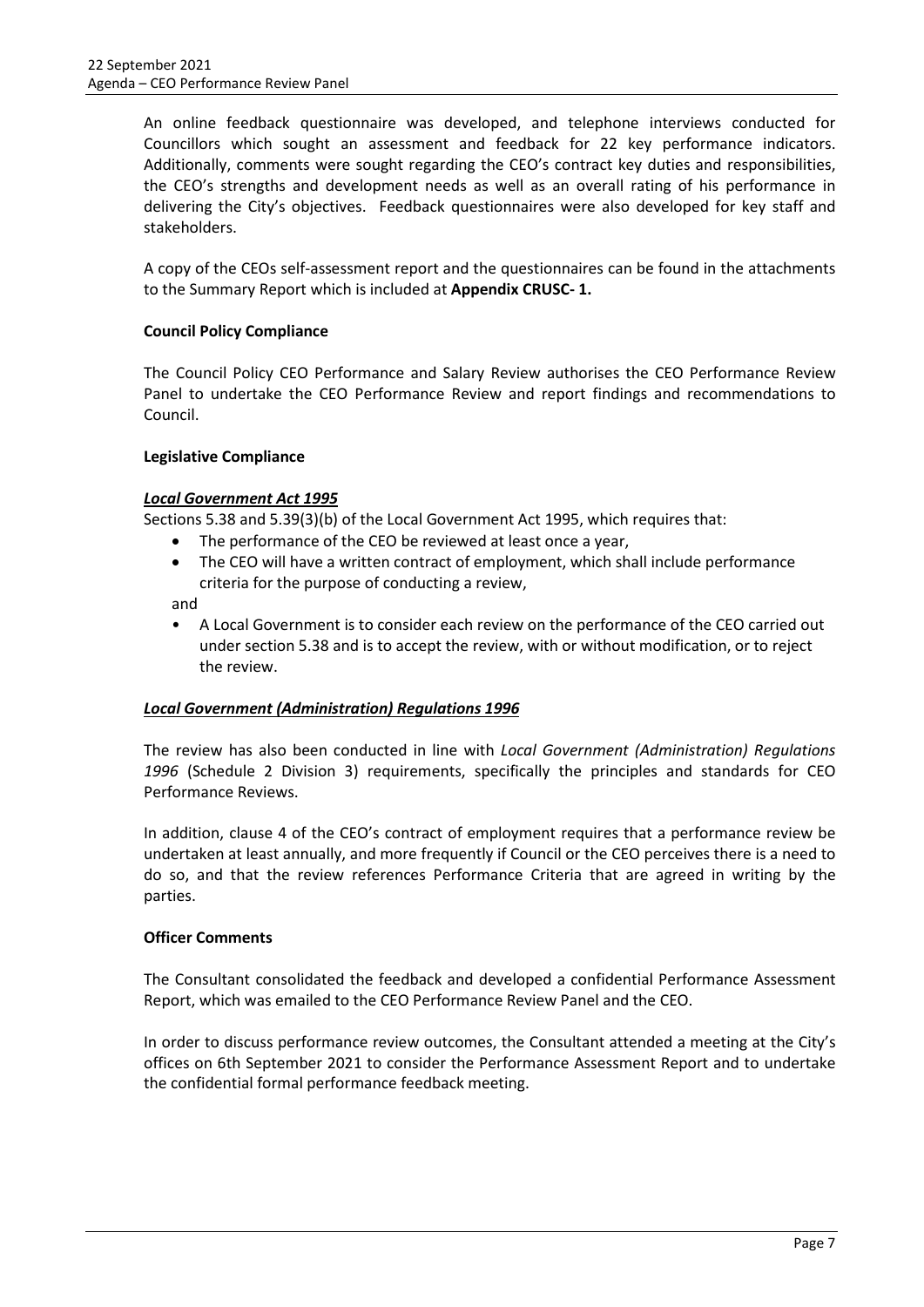Following these meetings, the consultant has provided a confidential summary report including attachments for Council. This report is presented at **Appendix CRUSC 1**.

#### **Analysis of Financial and Budget Implications**

Not applicable.

#### **Community Consultation**

Not applicable.

#### **Councillor/Officer Consultation**

The CEO Performance Review Panel is requested to formally consider the report and subsequently, present a Panel recommendation to Council for consideration.

#### **Applicant Consultation**

Not applicable

#### **Timeline: Committee Decision Implementation**

Pursuant to clause 19 of the *Local Government (Administration) Regulations 1996 (*Schedule 2 Division 3), specifically the principles and standards for Standards for CEO Recruitment, Performance and Termination, it must inform the CEO in writing of:-

- The results of the review ; and
- If the review identifies any issues about the performance of the CEO how the local government proposes to address and manage those issues.